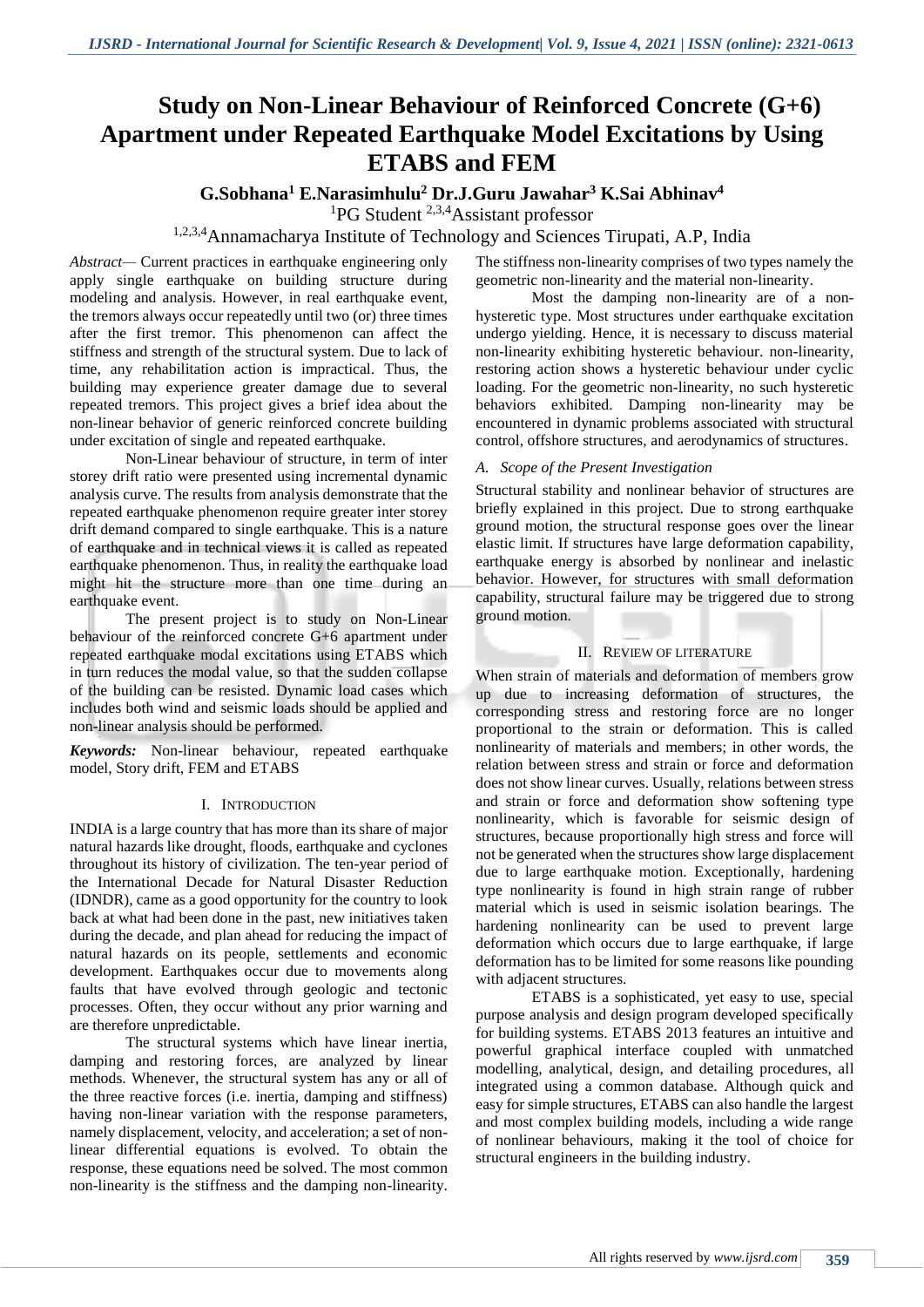## III. METHODOLOGY

This chapter says that how to model a structure in auto cad, converted in to ETABS format, Define material properties, frame dimensions, slab dimensions, primary loads assignment, and check Model and about preliminary analysis. It provides idea about tools used in this chapter. You can understand Auto CAD export and ETABS import.



Fig. 3.1: Architectural Ground Floor Plan

## *A. Import to ETABS*

Save the auto cad model in the working folder. Then open e



 $\triangleright$  Go file  $\rightarrow$  import  $\rightarrow$  DXF/.DWG File of Floor Plan…. Hit left button on mouse.

| u<br>$\sim$<br>to the                                                         | bom<br>LATEST MEYER                                      | RECOCETABLISADE<br><b>ROOMS</b><br><b>Calculate Artist</b>                                                                                           |
|-------------------------------------------------------------------------------|----------------------------------------------------------|------------------------------------------------------------------------------------------------------------------------------------------------------|
| $-$                                                                           | and the control of the con-<br>Edi desalare."            | <b>WALL</b>                                                                                                                                          |
| <b>Said</b>                                                                   | Archangella.                                             |                                                                                                                                                      |
| Total Color                                                                   | 1.103<br><b>STATISTICS</b>                               | 19-Twitt (patents 214 MAC) times (swelled - baltimer 6-1, 214 - Alert Reft, 21                                                                       |
|                                                                               | DE DEUX al Vichieres de la di-                           | process than that is a subscript and interest convenient to be a<br><b>CARDIOL AND CONTRACTOR</b>                                                    |
|                                                                               | $\frac{1}{2}$<br><b>DESIGNATION</b>                      | <b>HEAT</b>                                                                                                                                          |
|                                                                               | 2012/05/06 at X from:                                    |                                                                                                                                                      |
| <b>Frank Milmages</b><br>metatis.<br><b>German Tray Le Tie</b><br>TO MAIN AVE | presented Aug.<br>activity/amilia<br><b>NATION AVAIL</b> | <b>CONTRACTOR</b><br>Statut Ligati dell'inferere lai allaigi chiliga Listas<br>See the special manager presented throughout<br><b>STATE</b><br>and a |

Fig. 3.2: ETABS Startup Interface

## *B. Define Material Prosperities*

Go to define  $\rightarrow$  material properties  $\rightarrow$  add new material then  $\rightarrow$  ok

|                   | Select Assign<br>Define<br>Draw            | Analyze |
|-------------------|--------------------------------------------|---------|
|                   | VE.<br>Material Properties                 |         |
| 连要                | 理。<br><b>Section Properties</b>            |         |
|                   | 第第3<br><b>Spring Properties</b>            |         |
| <b>Corp</b><br>匮  | Days"<br>Diaphragms                        |         |
| <b>Electric</b>   | us.<br>Pier Labels                         |         |
| 露<br>羅<br>Carles. | 05.51<br>Spandrel Labels                   |         |
| Midsley           | 5.<br>Group Definitions                    |         |
|                   | 团团<br>Section Cuts                         |         |
| $=56$             | $\sigma_{f_x}$<br>Functions                |         |
|                   | $\mathcal{L}$<br>Generalized Displacements |         |
|                   | £P.<br>Mass Source                         |         |
|                   | PS<br>P-Delta Options                      |         |
|                   | Modal Cases<br>M                           |         |
| $\rm{J}$          | <b>SB</b><br>Load Patterns                 |         |
| is.               | <b>Killing</b><br>Shell Uniform Load Sets  |         |
|                   | Load Cases                                 |         |
|                   | $0 + L$<br>Load Combinations               |         |
|                   | Auto Construction Sequence Case<br>≕       |         |

Fig. 3.3: Defining material properties

- A992Fy50, 4000psi, A615Gr60 are default materials in the software.
- Add copy of material… is used; define already existing material with another name.
- Modify /show material….is used; change the existing material properties.
- Hit add new material property icon, change all properties as shown below.
- *C. Draw Beam, Column and Slab Elements*
- Draw **draw beam/column/brace objects** draw beam/column/brace.

|   | Draw Select Assign Analyze Display | Design Detailing Options Help              |  |  |  |  |  |
|---|------------------------------------|--------------------------------------------|--|--|--|--|--|
|   | Select Object                      | ∦) H ∲∲₩⊠®∙Ø∙⊓V!                           |  |  |  |  |  |
|   | Reshape Object                     | $= 3.6576$ (m)                             |  |  |  |  |  |
| × | Draw Joint Objects                 |                                            |  |  |  |  |  |
|   | Draw Beam/Column/Brace Objects     | Draw Beam/Column/Brace (Plan, Elev, 30)    |  |  |  |  |  |
|   | Draw Floor/Wall Objects            | Quick Draw Beams/Columns (Plan, Elev, 3D)  |  |  |  |  |  |
|   | Draw Links                         | Ŧ<br>Quick Draw Columns (Plan, 30)         |  |  |  |  |  |
|   | Draw Grids                         | 国<br>Quick Draw Secondary Beams (Plan, 3D) |  |  |  |  |  |
|   | Draw Dimension Lines               | Quick Draw Braces (Plan, Elev, 3D)         |  |  |  |  |  |

Fig. 3.4: Draw Beam, Column and Slab Elements

*D. Creation of 3-D Model*

 $EDIT \rightarrow$  Story and Grid system  $\rightarrow$  Quick add STORY UP TO STORY  $7 \rightarrow$  then ok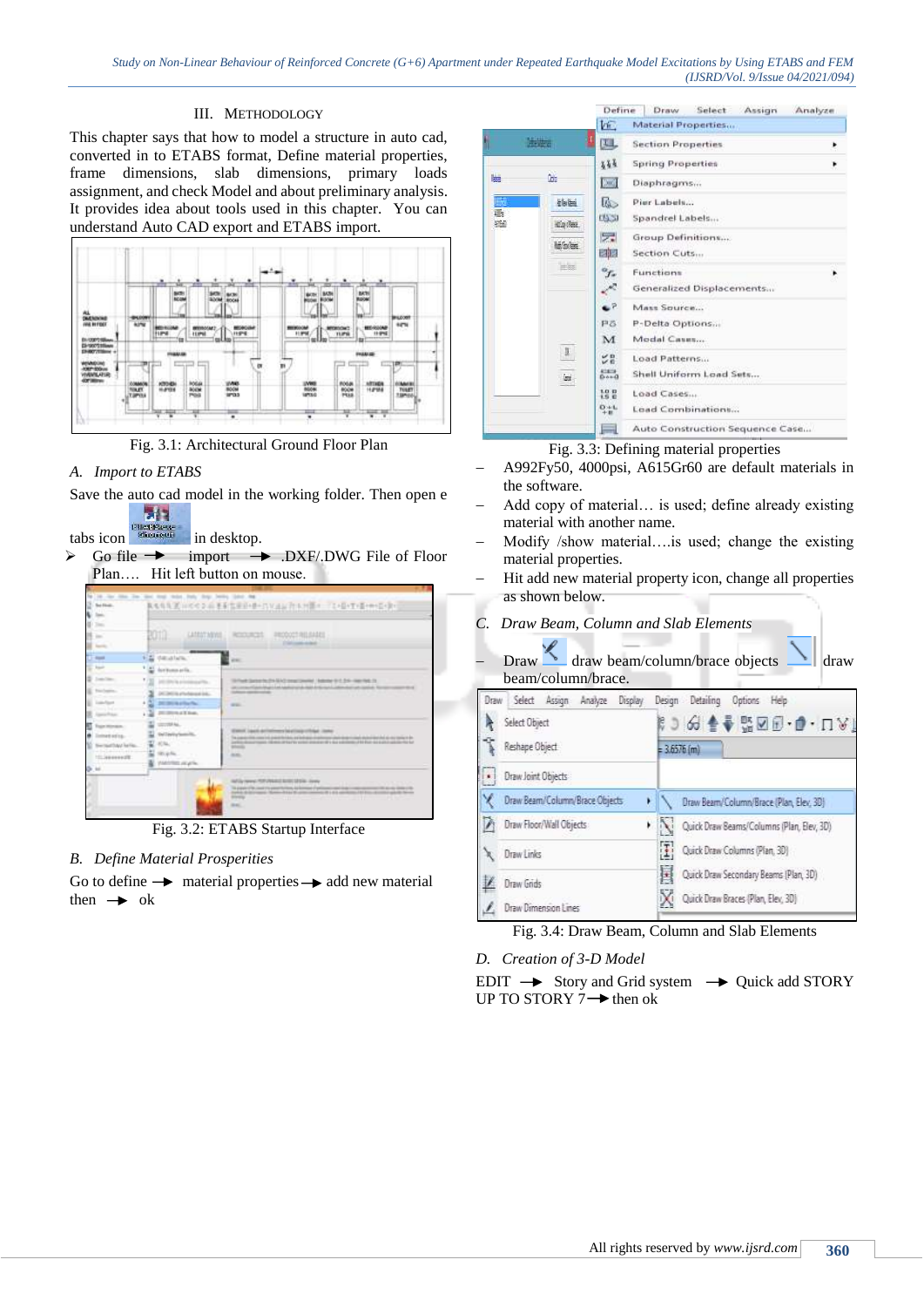

Fig. 3.5: Extension of Stories

Edit  $\rightarrow$  replicate  $\rightarrow$  story  $\rightarrow$  select all story in the replication hit apply and then ok.



Fig. 3.6: Replication of Story Data

## *E. Assign Loads to Frame And Slab Elements*

Select  $\rightarrow$  Select  $\rightarrow$  object type Beam  $\rightarrow$  select close.

- Assign  $\rightarrow$  frame loads  $\rightarrow$  distributed  $\rightarrow$  load pattern name  $\rightarrow$  uniform load  $\rightarrow$  apply close.
- Select  $\rightarrow$  Select  $\rightarrow$  object type....  $\rightarrow$  floors  $\rightarrow$  select close.
- Assign  $\rightarrow$  shell loads  $\rightarrow$  distributed  $\rightarrow$  load pattern name dead uniform load
	- Load  $4KN/m^2 \rightarrow$  applies  $\rightarrow$  close.
- *A.* Select → Select → object type…. → floors → select A. Member Forces and Slab Stresses close. Go to display  $\rightarrow$  forces/stress diagrams  $\rightarrow$  member
- Assign  $\rightarrow$  shell loads  $\rightarrow$  distributed  $\rightarrow$  load pattern force diagram for frames. name  $\rightarrow$  live  $\rightarrow$  uniform load load 3KN/m<sup>2</sup>  $\rightarrow$  applies  $\rightarrow$  close.
- Assign  $\rightarrow$  joint  $\rightarrow$  restraints  $\rightarrow$  FIXED OK.
- *F. Run Analysis*
- Analysis  $\longrightarrow$  check model  $\longrightarrow$  check all tick marks ok.



Fig. 3.8: Deflected Shape after analysis

#### IV. ADVANCED ANALYSIS AND DESIGN

This chapter provides you information about advanced earth quake lateral force analysis, defining the earth quake load patterns, load combinations, force and stress diagrams, story response plots for EQX and EQY and design frame members

Define  $\rightarrow$  loads EQX  $\rightarrow$ 

|   | add new loads $\rightarrow$ select Auto lateral loads IS18932002 |  |  |  |
|---|------------------------------------------------------------------|--|--|--|
| ∸ | type seismic $\rightarrow$ then ok                               |  |  |  |

| <b>Last</b>         |                     |                        |                  | <b>Dix In</b>    |
|---------------------|---------------------|------------------------|------------------|------------------|
| Lost                | Tree                | Sell Weight<br>Hubble: | Ago<br>Lawa Lead | Add New Load     |
| EQUI                | Searc               | vD                     | (\$1853,2002)    | Nothy Load       |
| Dead<br><b>Live</b> | Dead<br><b>Live</b> | ŧ<br>IQ                |                  | Modiy Lawra Load |
| EX 1                | Search              |                        | 6183.2002        |                  |
|                     |                     |                        |                  | Delete Load      |
|                     |                     |                        |                  | 区<br>Carol       |





Fig. 4.2: Slab Stresses using FEM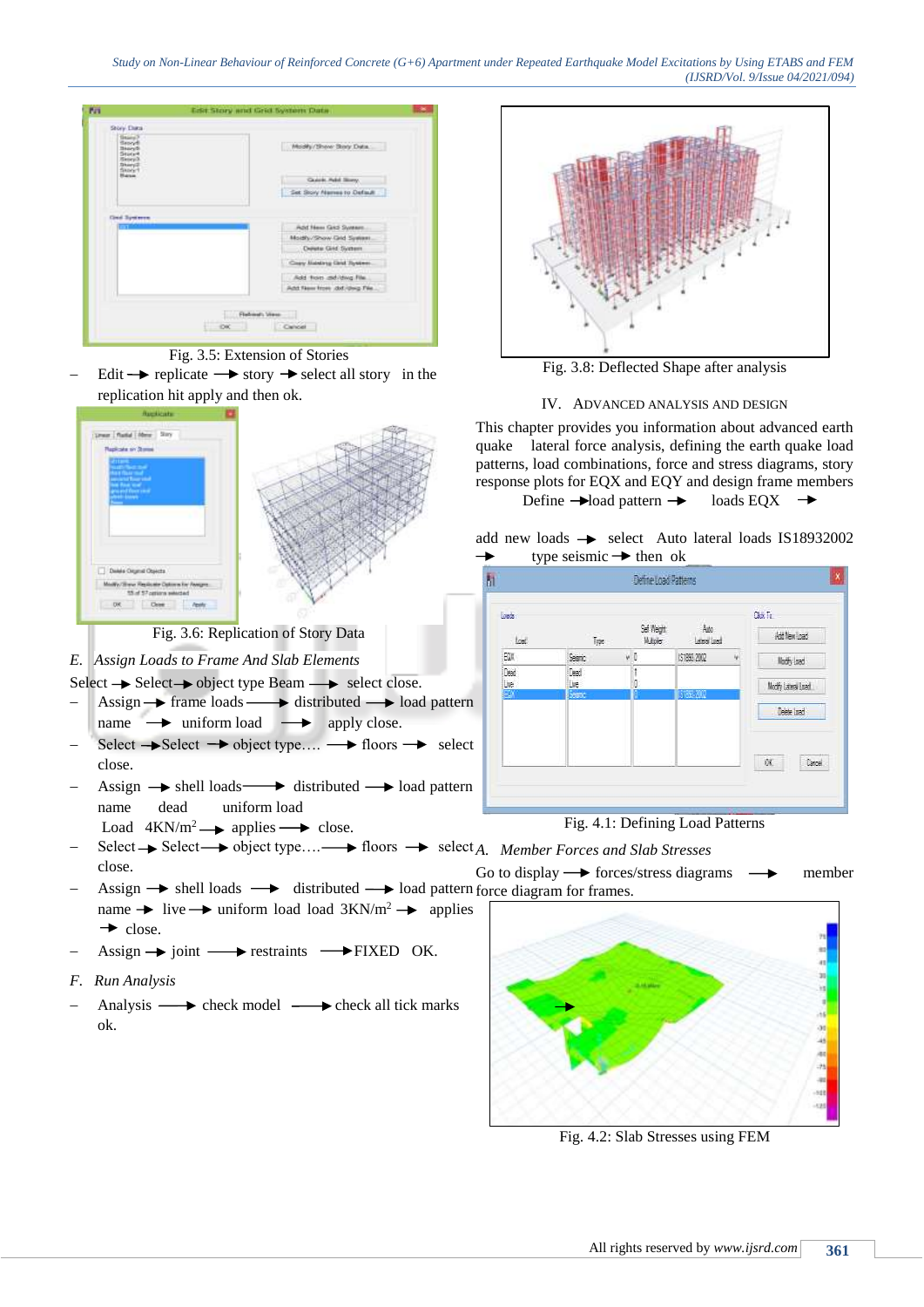## *B. Concrete Frame Design and Check*

Design  $\rightarrow$  concrete frame design  $\rightarrow$  design preferences as IS 456:2000.



Fig. 4.3: Design Preferences

*C. Concrete Design Results*



*D. Shear Wall Reinforcement*



## *E. Storey Drift Values*

| <b>Story</b> | Load<br>Case/Combo | Lubel | item.            | Drift    | k      | ¥       | ż      |
|--------------|--------------------|-------|------------------|----------|--------|---------|--------|
|              |                    |       |                  |          | m      | m       | m      |
| ShoryS       | Dead               | a     | Max Drift        | 0.000052 | 7.8994 | 11.5792 | 7.7492 |
| StoryB       | Dead               | 4     | Max Drift        | 0.000088 | 7,8994 | 71844   | 77492  |
| StorySt      | <b>Live</b>        | 4     | Max Drift        | 0.000015 | 7.9994 | 11.3792 | 7.7492 |
| Storvill     | Live.              | a     | Max Orift        | 0.000012 | 7.8994 | 11.3792 | 7.7492 |
| EunoR2       | Super Dead         | 4     | Max Orift        | 0.000016 | 7.8994 | 11:3792 | 7.7492 |
| Story3-      | Super Dead         | 4     | Max Orift        | 0.000015 | 7.5994 | 11:5792 | 7.7492 |
| Story3       | Roof Life          | 4     | Max Orift<br>×   | 0.000015 | 7,8994 | 11.3792 | 7.7492 |
| Story3       | Roof Life          | 4     | Max Drift        | 0.000014 | 7.8994 | 2.1844  | 7.7492 |
| Storv3       | DConl              | ×     | Max Orift<br>KO. | 0.000105 | 7.8994 | 11.3792 | 77492  |
| Eytofd       | DCon1              | a,    | Max Drift        | 0.000156 | 7.8994 | 113792  | 7.7492 |
| Story3       | DCon2              | a     | Max Drift<br>X.  | 8.000125 | 7,8994 | 11.3792 | 7.7493 |
| Story 9      | DCon2              | л     | Max Drift        | 0.000179 | 7,8994 | 11,3792 | 7.7492 |
| Story2       | Dead               | á     | Max Drift<br>XV. | 0:000026 | 6.9088 | 11.3792 | 4.5996 |

## *F. Base Reactions*

| Load<br>Case/Combo | EX | FY | 72       | MX                     | MY            | MZ   | X | ٠Y |   |
|--------------------|----|----|----------|------------------------|---------------|------|---|----|---|
|                    | 枛  | iΝ | kN       | kN-m                   | kN-m          | kN-m | m | m  | m |
| Dead               | ø  | ō  |          | 3363 1481 18386 8186   | $-118040069$  | G    | o | 0  | c |
| Live               | ٥  | ٥  | 372 5205 | 1956 241               | $-1269.7482$  | 0    | ö | O  | o |
| Super Dead         | ō  | ο  | 254,0666 | 1465 4336              | -949.5983     | Û    | 0 | a  | o |
| Roof Life          | 0  | ٥  | 131.5875 | 763 6024               | $-5085188$    | 0    | 0 | 0  | O |
| DCon1              | ø  |    |          | 0 5425 8221 29778 3782 | $-191304078$  | G    | ö | 0  | O |
| DCon2              |    | o  |          | 5984.6029 32712.7398   | $-21035.0301$ | 0    | o | -0 | o |

#### V. CONCLUSION

- 1) From this it is clear that, shear walls are effective in reducing the dynamic response of structure for both near and far field earth quake.
- 2) Different thickness of shear walls is effective in reducing the dynamic response of structure for different waves of earthquake.
- 3) One particular shear wall is capable of diminishing the response for particular seismic excitations, may not respond well for other earthquakes. Likewise, one distinct shear wall in a structure may not counter act well in reducing the response for different angle of incidence of the earthquake.
- 4) It is recommended that the designer must analyze the shear wall structure under near and far field earthquakes to efficiently control its dynamic response. As different shear walls respond to various earthquake excitations differently, their effects should be considered.
- 5) In some cases, a combination of different thickness may be installed to overcome the deficiency of one shear wall with the other one.

#### **REFERENCES**

- [1] IS, 2000. IS 456:2000 Indian Standard Plain Code of Practice, Reinforced
- [2] Concrete, Fourth Edition, Second Reprint, October 2000, Bureau of Indian
- [3] Standards, ManakBhavan, 9 Bahadur Shah ZafarMarg, New Delhi 110002, India.
- [4] IS, 2002. IS 13920:1993 (Reaffirmed 1998, Edition 12, 2002-03) Indian Standard
- [5] Ductile Detailing of Reinforced Concrete Structures Subject to Seismic
- [6] Forces Code of Practice, Incorporating Amendment Nos. 1 & 2, Bureau of
- [7] Indian Standards, ManakBhavan, 9 Bahadur Shah ZafarMarg, New Delhi
- [8] Earthquake resistant buildings a few selected Literature references
- [9] Masonry construction by: PradiptaBanerji
- [10]RCC construction by: Shirish Patel
- [11]Bureau of Indian Standards: IS-875, part 1 (1987), Dead Loads on Buildings and Structures, New Delhi, India.
- [12] Bureau of Indian Standards: IS-1893, part 1 (2002), Criteria for Earthquake Resistant Design of Structures: Part 1 General provisions and Buildings, New Delhi, India.
- [13]P. Prashanth, S. Anshuman, R.K. Pandey, Herbert Arpan, "Comparison of design results of a Structure